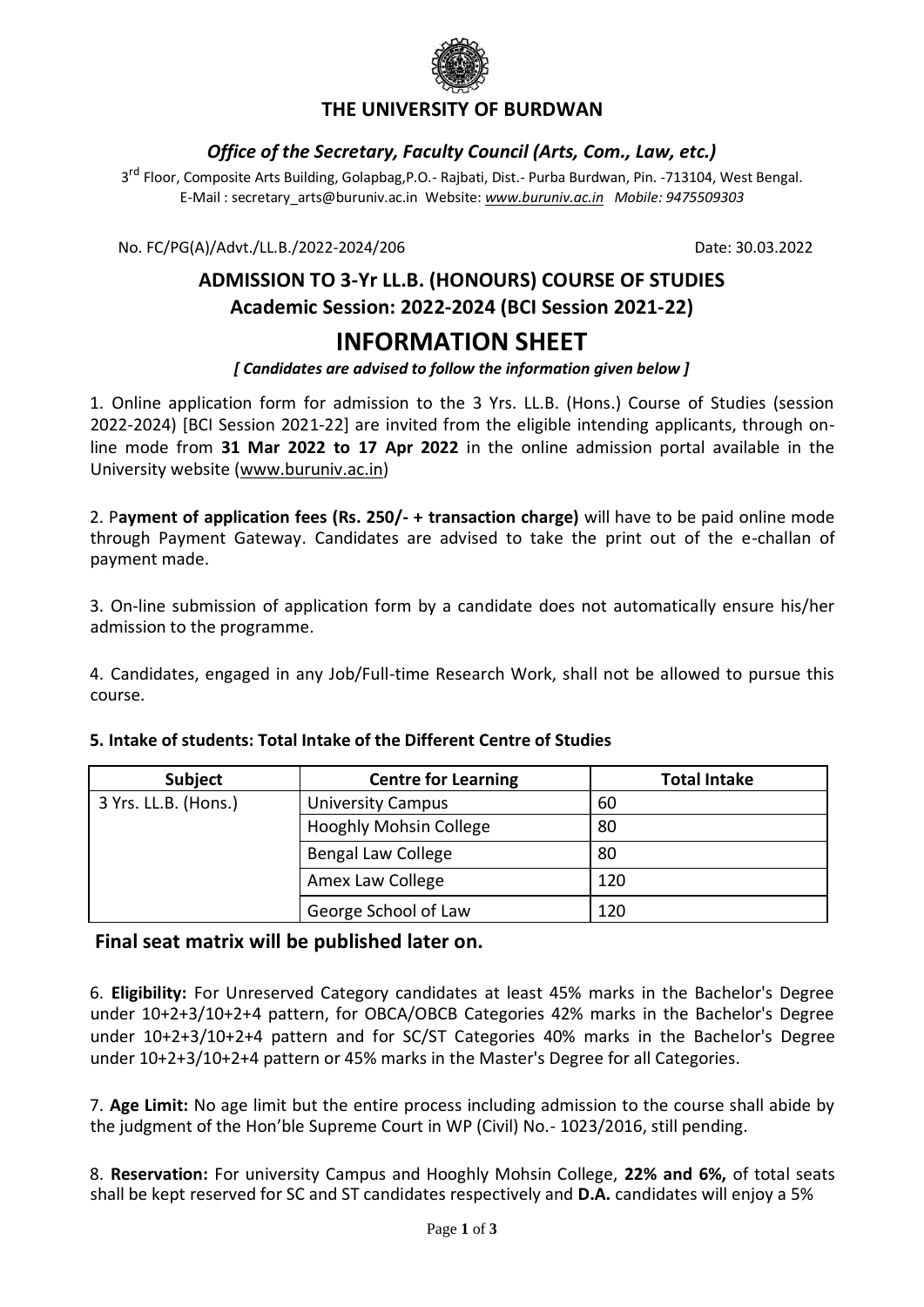reservation in each of the categories, i.e. in SC, ST and in the Unreserved or UR category. There shall be provision for 01 (One) SP Quota in University Campus.

#### **Schedule Caste & Schedule Tribes:**

Reservation for SC/ST candidates for admission will be as per reservation rules vide Govt. Order No.: *07-Edn (U)/1U-89/13.- dated. 2nd January, 2014* **"for admission to different courses, an SC or ST candidate getting admission should have obtained in the previous examination; qualifying marks not lower by more than 25% of the marks obtained by the last candidate of the general category."** Relevant Certificate must conform to West Bengal Govt. Memo No. 1813-BCW/MR-94/11 dated 20th June, 2011.Candidates claiming reservation against SC/ST and OBC-A/OBC-B(relevant certificate is required) quota of seats must submit relevant caste certificates issued in their favour by one of the authorities listed below:

- Deputy Collector of Land Revenue,
- Kolkata Collector of Stamp Revenue,
- Kolkata Metropolitan Magistrate, Kolkata,
- Addl. Chief Metropolitan Magistrate, Kolkata,
- Chief Metropolitan Magistrate, Kolkata,
- 1st Class Stipendiary Magistrate,
- Executive Magistrate,
- Sub-Divisional Magistrate,
- Sub-Divisional Officer,
- Deputy Collector,
- Addl. District Magistrate,
- Collector and District Magistrate within their respective jurisdictions in case of candidates claiming to be Schedule Caste or Schedule Tribe and ordinarily residing within such jurisdictions.

#### **OBC-A & OBC-B:**

There is no reservation for OBC-A/OBC-B candidates for admission to 3-year LL.B. (Honours) Course of Studies as per the rules of the Bar Council of India. But if any candidate belonging to OBCA/OBCB category, having less than 45% marks in graduation, intends to apply for admission to 3-year LL.B. (Honours) Course of Studies, he/she must have to upload his/her OBCA/OBCB certificate, issued by the competent authority under the Govt. of West Bengal to avail the benefit available for the OBCA/OBCB candidates for eligibility criteria.

#### **Differently Abled:**

The candidates seeking admission under this category must upload along with the online application for admission to the course, a valid certificate issued by an appropriate authority not below the rank of Superintendent of Sub-Divisional Hospital. In the certificate, the mentioned extent of Physical Disability must not be less than 40%.